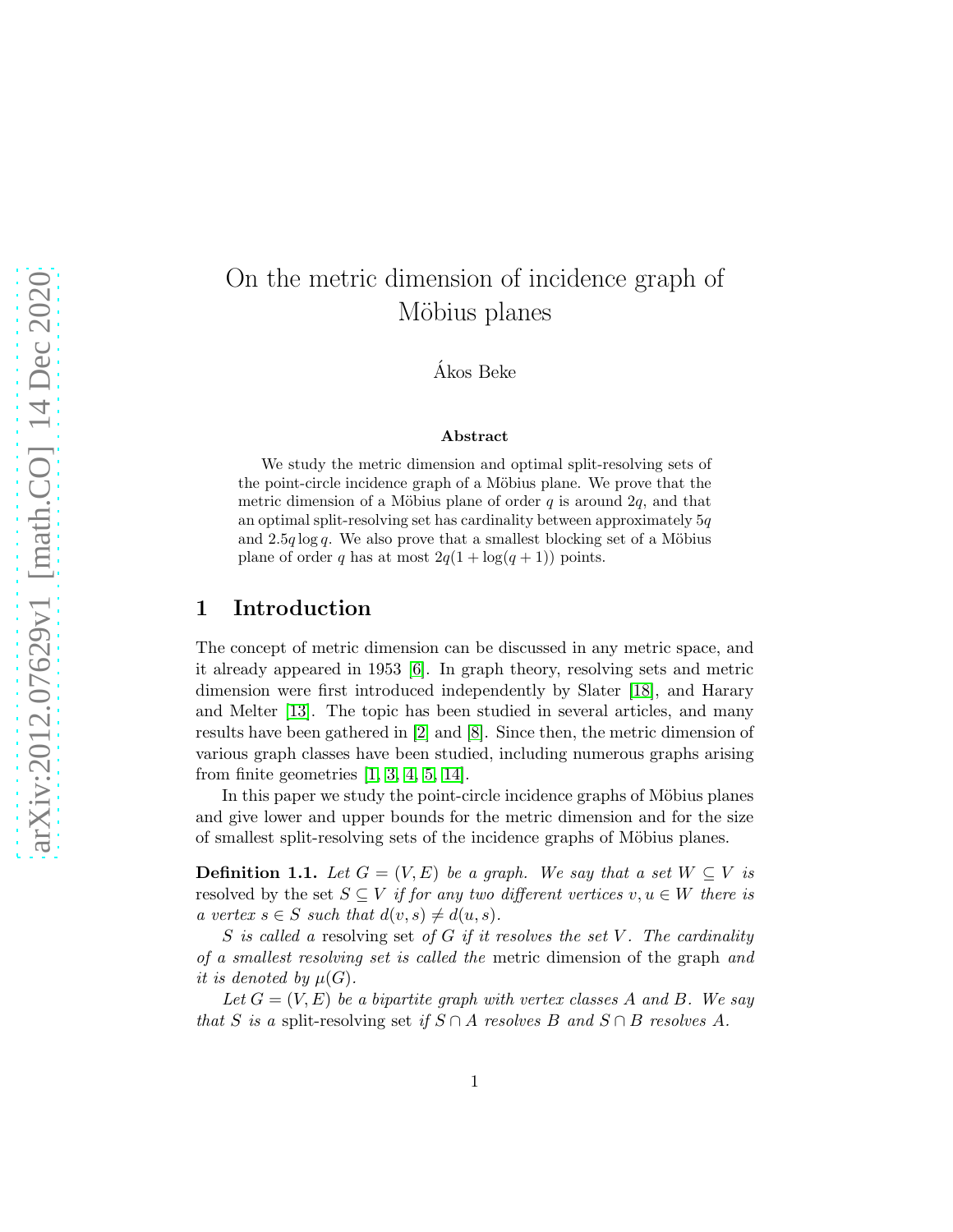Note that if  $G$  is a bipartite graph with vertex classes  $A$  and  $B$  and the set S resolves the classes, then S is also a resolving set, because if  $a \in A$ and  $b \in B$ , then for any element s of S,  $d(a, s)$  is odd if and only if  $d(b, s)$  is even.

In some cases we will reformulate the problem into a blocking problem of a hypergraph. A blocking set of a hypergraph is a subset of vertices such that every edge has at least one common vertex with the subset. The goal is to determine the size of a smallest blocking set. The fact that a hyperedge  $e \in E$  is blocked can be considered as the constraint

$$
\sum_{v \in e} x_v \ge 1
$$

holds, where the variables  $x_v$  correspond to the vertices v of the hypergraph. The objective function of this LP problem is

$$
\sum_{v \in V} x_v \to \min.
$$

If there are constraints for all variables  $x_v$  such that  $x_v \in \{0,1\}$ , then a solution of the LP corresponds to a solution for the blocking problem. If we change these constraints into  $x_v \geq 0$ , then the solution of the LP is called the fractional solution of the blocking problem.

We will consider points and circles of a Möbius plane as vertices and hyperedges of a hypergraph. The blocking set of this hypergraph is called a blocking set of the Möbius plane. These kind of blocking sets have been studied in several articles (see  $[7, 10, 11, 15, 19]$  $[7, 10, 11, 15, 19]$  $[7, 10, 11, 15, 19]$  $[7, 10, 11, 15, 19]$  $[7, 10, 11, 15, 19]$ ). We will give an upper bound to an optimal blocking set in Theorem [4.4.](#page-12-0)

We will use the following theorem to give upper bounds for the considered combinatorial problems.

<span id="page-1-0"></span>**Theorem 1.2** (Lovász [\[17\]](#page-15-7)). Let  $\tau$  denote the optimum of the blocking set problem of a hypergraph  $H = (V, E)$ . If  $B \subseteq V$  is an optimal blocking set of the hypergraph  $(\tau = |B|)$ , then

$$
\tau < \tau^*(1 + \log(d)),
$$

where d is the greatest degree of the hypergraph, that is

$$
d = \max\{|\{e \in E : v \in e\}| : v \in V\}
$$

and  $\tau^*$  is the fractional optimal solution.

We will use this theorem by constructing a hypergraph such that a subset of its vertices is a blocking set of the hypergraph if and only if it resolves a particular subset of the graph.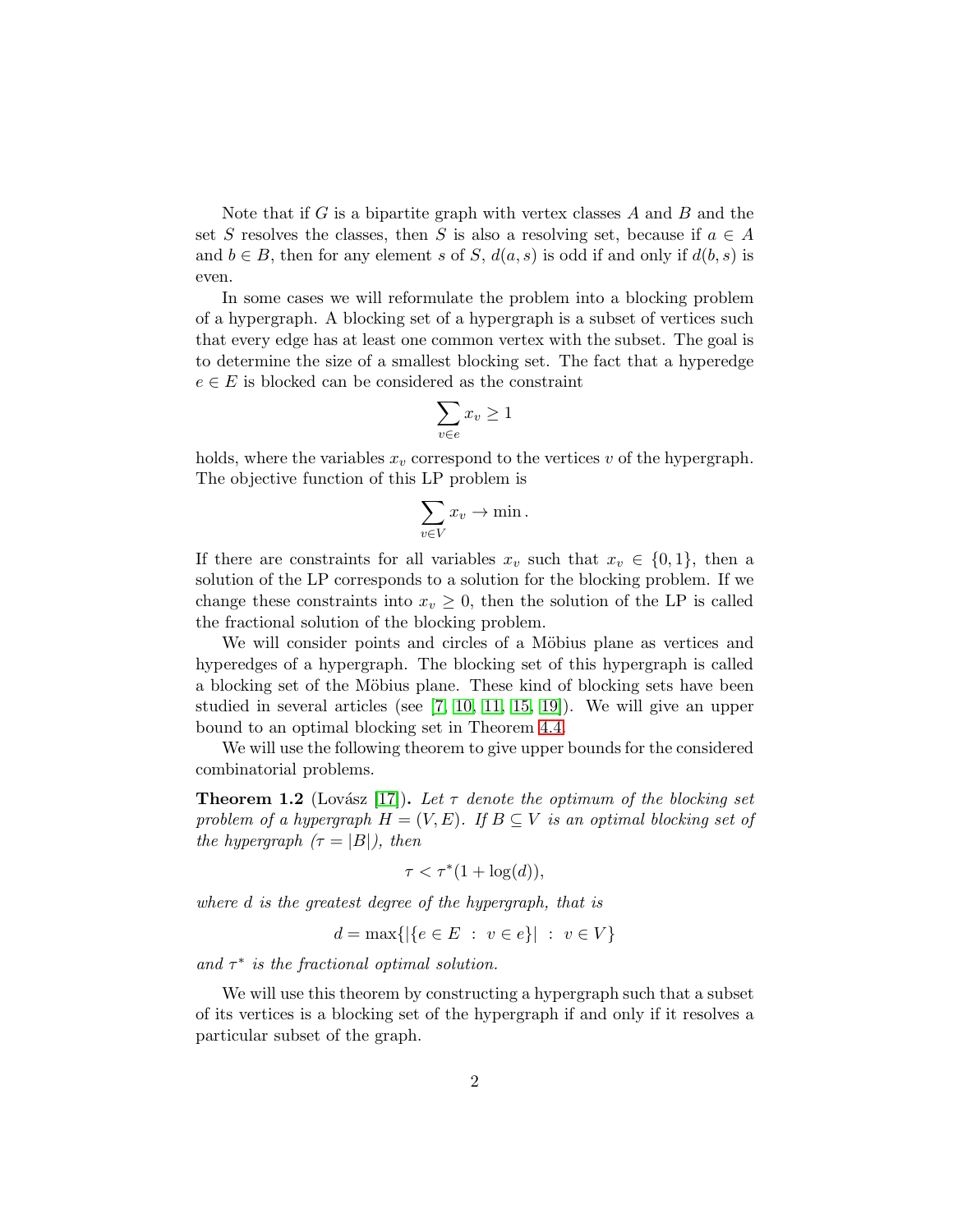## <span id="page-2-0"></span>2 Möbius planes and their incidence graphs

**Definition 2.1.** Let  $M = (\mathcal{P}, \mathcal{Z})$  a hypergraph. We call this hypergraph a Möbius plane, the elements of  $P$  points and the elements of  $Z$  circles if the following axioms hold:

- 1. For every three pairwise different points there is exactly one circle through them.
- 2. If  $z \in \mathcal{Z}$ ,  $P \in z$  and  $Q \in \mathcal{P} \setminus z$ , there is exacly one circle  $z'$  through P and Q such that  $z \cap z' = \{P\}.$
- 3. There is at least one circle, and every circle has at least three points.
- 4. For every circle z there is at least one point P such that  $P \notin z$ .

If  $|\mathcal{P}| < \infty$  then M is a finite Möbius plane.

In a finite Möbius plane, every circle has the same number of points. If a circle has  $q + 1$  points, then q is called the *order* of the Möbius plane. In this case there are  $q^2+1$  points and  $q(q^2+1)$  circles in the plane, and there are  $q(q + 1)$  circles through every point. For a point  $P \in \mathcal{P}$  let us define the sets

 $\mathcal{P}' = \mathcal{P} \setminus \{P\}, \qquad \mathcal{L} = \{z \setminus \{P\} \; : \; P \in z \in \mathcal{Z}\}.$ 

Then the hypergraph  $(\mathcal{P}', \mathcal{L})$  is an affine plane, called the *affine residue at* point P. More details and constructions of Möbius planes can be found in [\[9\]](#page-14-8) and [\[16\]](#page-15-8).

We give a simple example for the smallest Möbius plane:

**Example 2.2.** By axioms 3 and 4, there is at least one circle z, three points on z and a fourth point not on z. By axioms 2 and 3 there are at least two points not on z. So there are at least 5 points, and if there are only three points on z then, by axiom 1, there are  $\binom{5}{3}$  $_3^5$  circles.

Let  $\mathcal{P} = \{1, 2, 3, 4, 5\}$  and  $\mathcal{Z} = \{z \subseteq \mathcal{P} : |z| = 3\}.$ 

It is easy to see that  $(\mathcal{P}, \mathcal{Z})$  is a Möbius plane of order 2, it has five points and ten circles.

From now on let  $\mathcal{M}(q) = (\mathcal{P}, \mathcal{Z})$  be a Möbius plane of order q. We introduce some notation:

- The set of circles which go through a point  $P$  is denoted by  $[P]$ .
- For any three points  $A, B$  and  $C$  we denote the circle through them by ABC.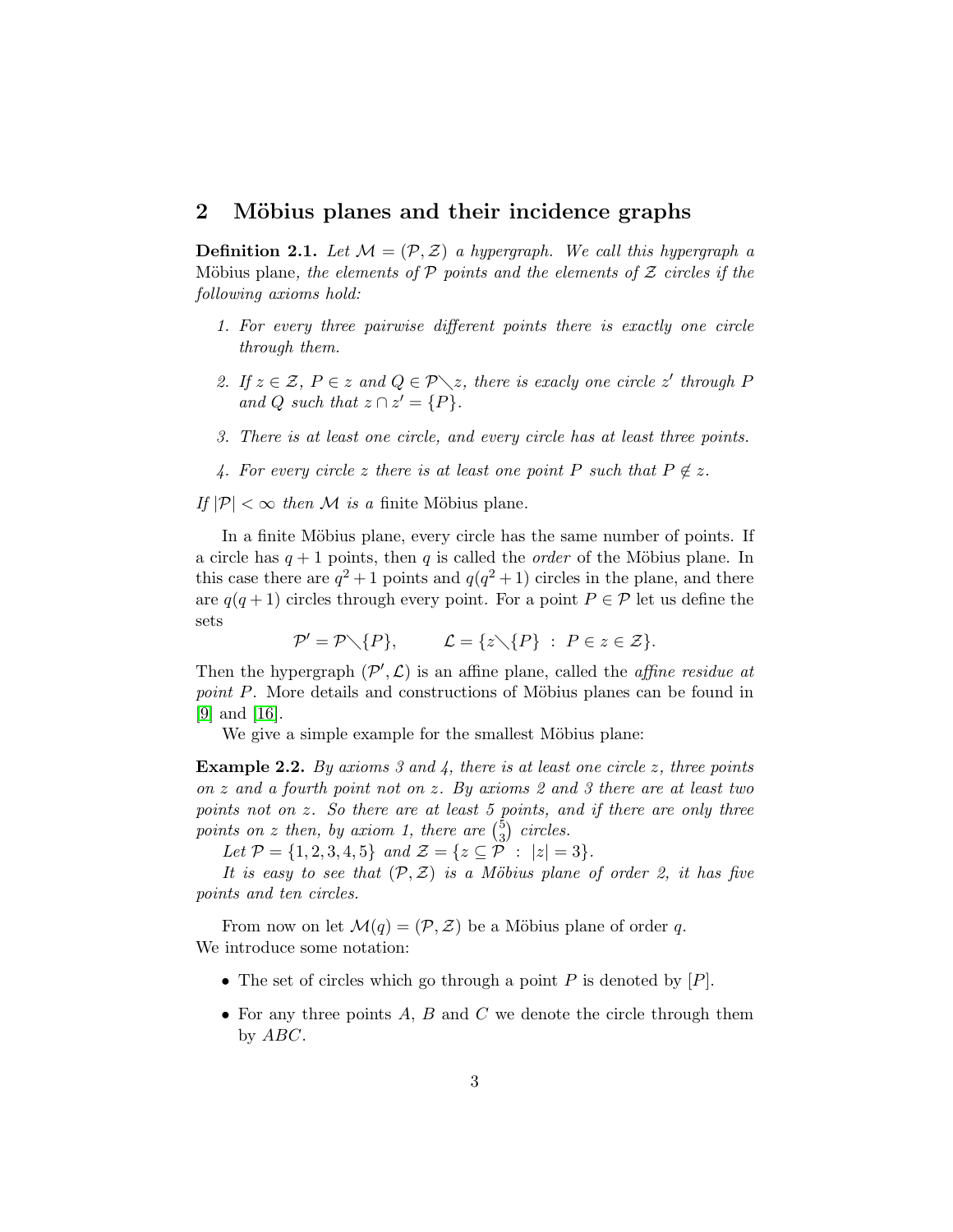- We say the circle  $a$  is *skew to the circle b* if they have no common points.
- We say the circle  $\alpha$  is tangent to the circle  $\beta$  if they have one common point.

In the next lemma we summarize combinatorial statements that are important for us.

<span id="page-3-0"></span>**Lemma 2.3.** Let  $z \in \mathcal{Z}$  be a circle.

- 1. There are  $q + 1$  circles through two distinct points.
- 2. There are  $\frac{(q+1)q^2}{2}$  $rac{11}{2}$  circles with two common points with z.
- 3. There are  $q-1$  circles tangent to z through a point of z.
- 4. There are  $q^2-1$  circles tangent to z.
- 5. There are  $\frac{q^3-3q^2+2q}{2}$  $\frac{q^2+2q}{2}$  circles skew to z.
- 6. There are  $\frac{q^3+3q^2-2}{2}$  $\frac{2q^2-2}{2}$  circles which have one or two common points with z.

#### Proof.

1. Let P and Q be two different points and  $H := \mathcal{P} \setminus \{P, Q\}$ . Consider the circles through  $P$  and  $Q$  and let  $k$  denote the number of such circles. All of them covers  $q-1$  points of H. By the first axiom, every point  $X \in H$  is covered by exactly one of them. Hence

$$
k(q-1) = |H| = q^2 - 1.
$$

So there are  $k = q + 1$  circles through P and Q.

- 2. For every two points on  $z$  there are  $q$  circles through them different from z. Counting them we get  $\binom{|z|}{2}$  $\binom{z}{2}q = \frac{(q+1)q^2}{2}$  $\frac{q}{2}$  such circles.
- 3. Let P be a point on z. There are  $q(q+1)$  circles through the point P. One of them is z. We can choose another point  $Q$  on z in q different ways, and there are  $q$  circles through  $P$  and  $Q$  different from  $z$ . Hence the number of circles tangent to  $z$  on  $P$  is

$$
q(q+1) - 1 - qq = q - 1.
$$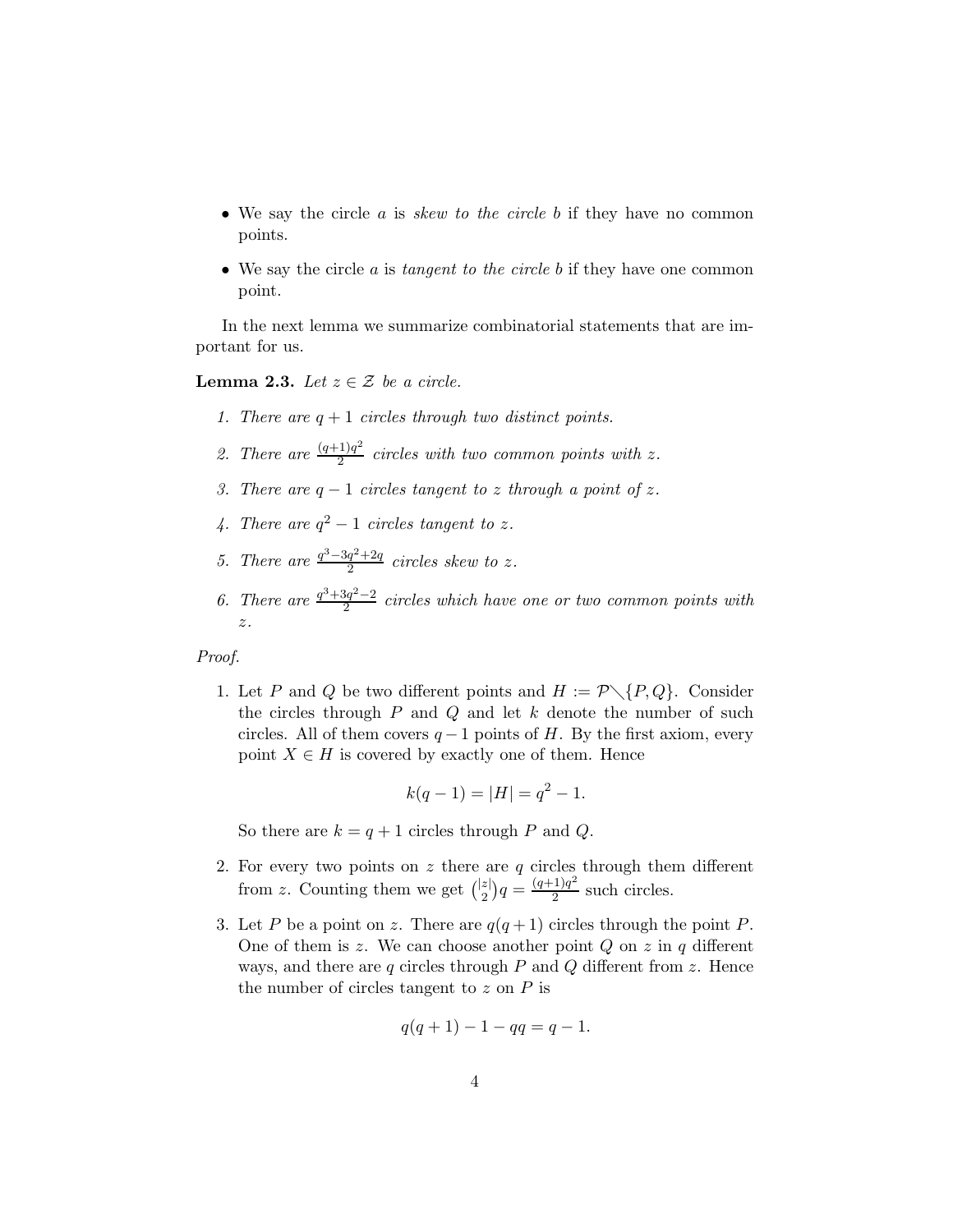- 4. The circle z has  $q+1$  points and, by the previous statement, there are  $q-1$  circles tangent to z on each of them. Thus there are  $(q+1)(q-1) =$  $q^2-1$  circles tangent to z.
- 5. There are  $q(q^2+1)$  circles, one of them is z itself. Subtracting the number of circles which have at least one common point with  $z$ , we get

$$
q(q^{2}+1)-1-(q^{2}-1)-\frac{(q+1)q^{2}}{2}=\frac{q^{3}-3q^{2}+2q}{2}.
$$

6. Adding the number of circles with one or two common points with  $z$ we get

$$
\frac{(q+1)q^2}{2} + q^2 - 1 = \frac{q^3 + 3q^2 - 2}{2}.
$$

**Definition 2.4.** The point-circle incidence graph of a Möbius plane  $\mathcal{M}(q)$ is  $G = (V, E)$ , where  $V := \mathcal{P} \cup \mathcal{Z}$  and  $E := \{ \{P, z\} : P \in z \}.$ 

This is obviously a bipartite graph with vertex classes  $P$  and  $Z$ . The metric dimension of G will be considered as the metric dimension of the geometry and we use the notation  $\mu(\mathcal{M}(q))$  instead of  $\mu(G)$ . For every  $P, Q \in \mathcal{P}$  and  $a, b \in \mathcal{Z}$  we have

$$
d(P,Q) = \begin{cases} 0 & \text{if } P = Q \\ 2 & \text{if } P \neq Q \end{cases} \qquad d(a,b) = \begin{cases} 0 & \text{if } a = b \\ 2 & \text{if } a \cap b \neq \emptyset \\ 4 & \text{if } a \cap b = \emptyset \end{cases}
$$

$$
d(a,P) = \begin{cases} 1 & \text{if } P \in a \\ 3 & \text{if } P \notin a \end{cases}
$$

**Definition 2.5.** For a subset  $S \subseteq V$  we call the circles outer circles and the points outer points if they are not elements of S.

## 3 Metric dimension of Möbius planes

We give a construction that resolves the set of points, and then we will use Theorem [1.2](#page-1-0) to find an upper bound of minimal cardinality of a set that resolves the set of circles.

Let us construct a hypergraph  $H = (V, E')$  with the same vertex set as G. For every two different circles a and b we construct a hyperedge  $e_{a,b}$ which contains all vertices v for which  $d(v, a) \neq d(v, b)$ . That means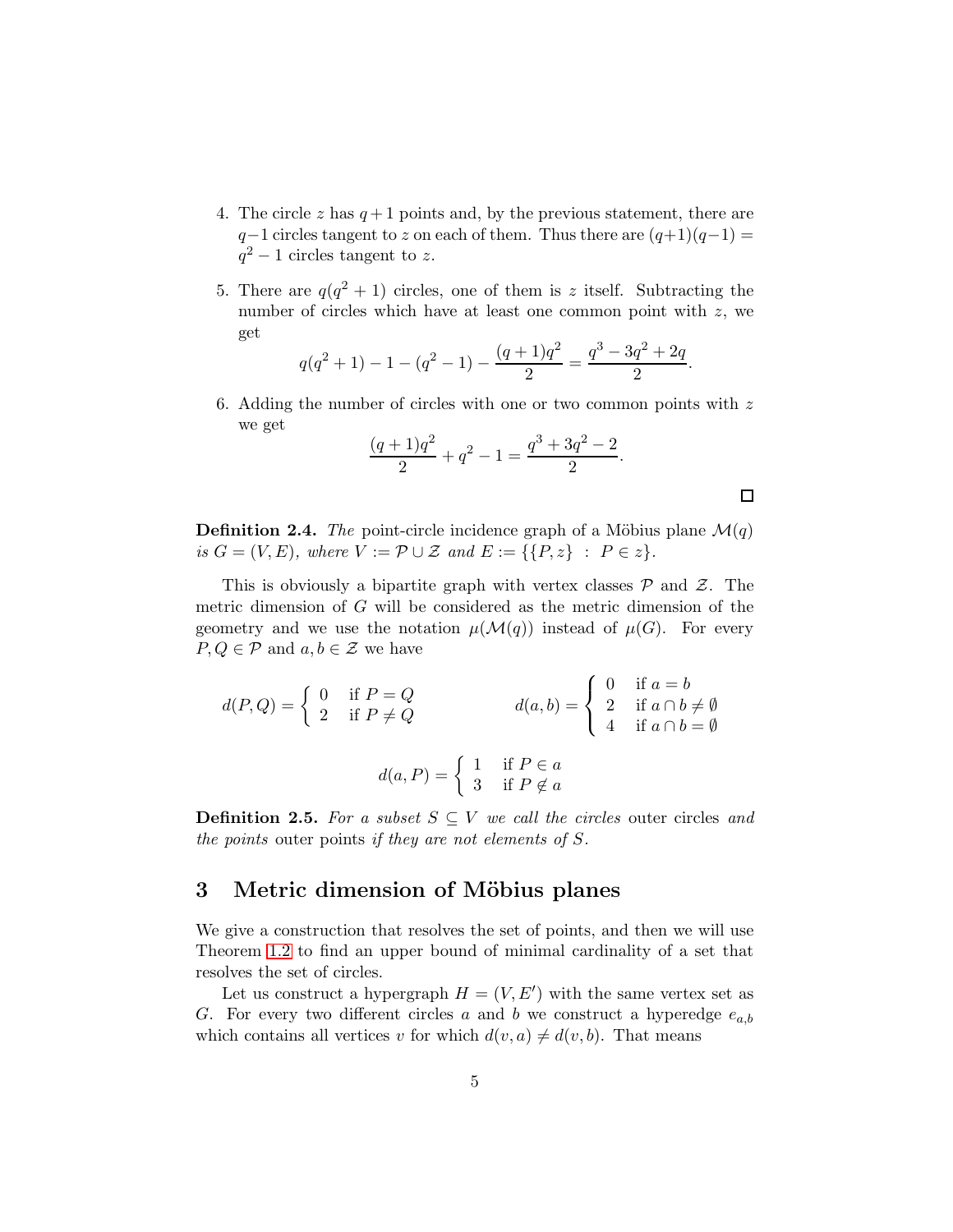- $a, b \in e_{a,b}$
- a circle  $c \in \mathcal{Z} \setminus \{a, b\}$  is an element of  $e_{a,b}$  if and only if c has a common point with a or b but not with both,
- a point  $P \in \mathcal{P}$  is in  $e_{a,b}$  if and only if P is incident with a or b but not with both.

By definition,  $e_{a,b}$  denotes the same hyperedge as  $e_{b,a}$ . Any subset of the graph G resolves the set of circles if and only if it is a blocking set of the hypergraph H.

<span id="page-5-1"></span>**Lemma 3.1.** There are at least  $\frac{q^3}{2} - 3q^2 + \frac{11q}{2} - 1$  vertices in any hyperedge of  $H$ .

*Proof.* Let  $e_{a,b}$  be a hyperedge. There are three cases depending on how many common points  $a$  and  $b$  have.



<span id="page-5-0"></span>Figure 1:

First let a and b be two circles which have two common points  $P$  and  $Q$ , and let  $\boldsymbol{Z}$  denote the set of circles with two common points with  $\boldsymbol{a}$  containing neither P nor Q. Then  $|Z| = \binom{q-1}{2}$  $\binom{-1}{2}$ q. Among them, there are at most  $(q-1)^2$ circles tangent to  $b$  (like circle  $c$  in Figure [1\)](#page-5-0). Since

$$
\left| \{ (\{A, B\}, C) \; : \; A, B \in b, \; A \neq B, \; C \in a, \; ABC \in Z, \; A, B, C \notin \{P, Q\} \} \right| \le
$$
  

$$
\leq \frac{1}{2} {q-1 \choose 2} (q-1),
$$

we have at most  $\frac{1}{2} \binom{q-1}{2}$  $\binom{-1}{2}(q-1)$  circles in Z with two common points with b (like circle d in Figure [1\)](#page-5-0). So there are at least  $\binom{q-1}{2}$  $\binom{-1}{2}q - (q-1)^2 - \frac{1}{2}\binom{q-1}{2}$  $\binom{-1}{2}(q-1)$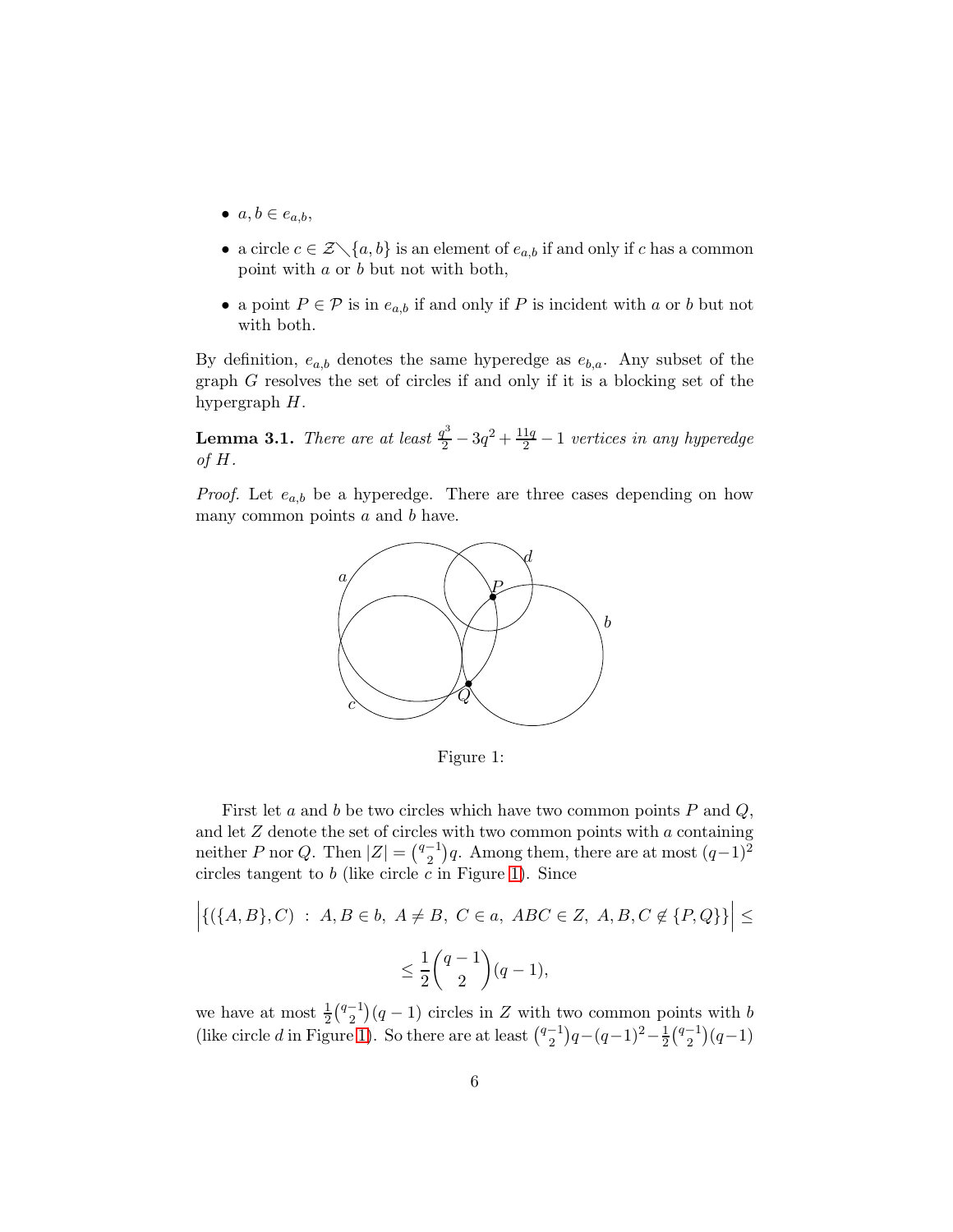circles with two common points with a skew to b. There are at least the same number of circles that have two common points with  $b$  skew to  $a$ . All of them are elements of the hyperedge  $e_{a,b}$ . The points of a and b except P and  $Q$  and the circles  $a$  and  $b$  are in  $e_{a,b}$ , too. Therefore

$$
|e_{a,b}| \ge 2\left(\binom{q-1}{2}q - \frac{1}{2}\binom{q-1}{2}(q-1) - (q-1)^2\right) + 2(q-1) + 2
$$
  
=  $\frac{q^3}{2} - 3q^2 + \frac{11q}{2} - 1.$ 

If a and b have one common point, then in the same way the lower bound for the edge is

$$
|e_{a,b}| \ge 2\left(\binom{q}{2}q - \frac{1}{2}\binom{q}{2}q - q(q-1)\right) + 2q + 2 = \frac{q^3}{2} - \frac{5q^2}{2} + 4q + 2.
$$

Finally, if a and b have no common points, then the lower bound is

$$
|e_{a,b}| \ge \left( {q+1 \choose 2} q - \frac{1}{2} {q+1 \choose 2} (q+1) - (q+1)(q-1) \right) + 2(q+1) + 2 =
$$
  
=  $\frac{q^3}{2} - 2q^2 + \frac{3q}{2} + 6.$ 

It is easy to see that the first case is the smallest of the three lower bounds. □

#### <span id="page-6-0"></span>**Theorem 3.2.** If  $q \geq 4$ , then

$$
\mu(\mathcal{M}(q)) \le 2q - 2 + \left(2 + \frac{14q^2 - 20q + 6}{q^3 - 6q^2 + 11q - 2}\right)\left(1 + \log\left(\frac{q^6}{4}\right)\right).
$$

If  $q \ge 156$ , then

$$
\mu(\mathcal{M}(q)) \le 2q + 12\log(q).
$$

*Proof.* We give a construction that resolves the set of points if  $q$  is at least 3. Let P be a point and let us consider the affine residue at point P. Let  $P_1$ and  $P_2$  be two different parallel classes in this affine plane (See Figure [2\)](#page-7-0).

These are circle classes in the Möbius plane such that any two circles in a class are tangent to each other in the point P. Let  $a \in P_1$  and  $b \in P_2$ . We show that the set  $S_1 = P_1 \cup P_2 \setminus \{a, b\}$  resolves the set of points.

Let  $A, B \in \mathcal{P} \setminus \{P\}$  be two different points. If  $ABP \notin P_1$  then A and B lie on two different circles of  $P_1$ , and if  $ABP \in P_1$  then A and B lie on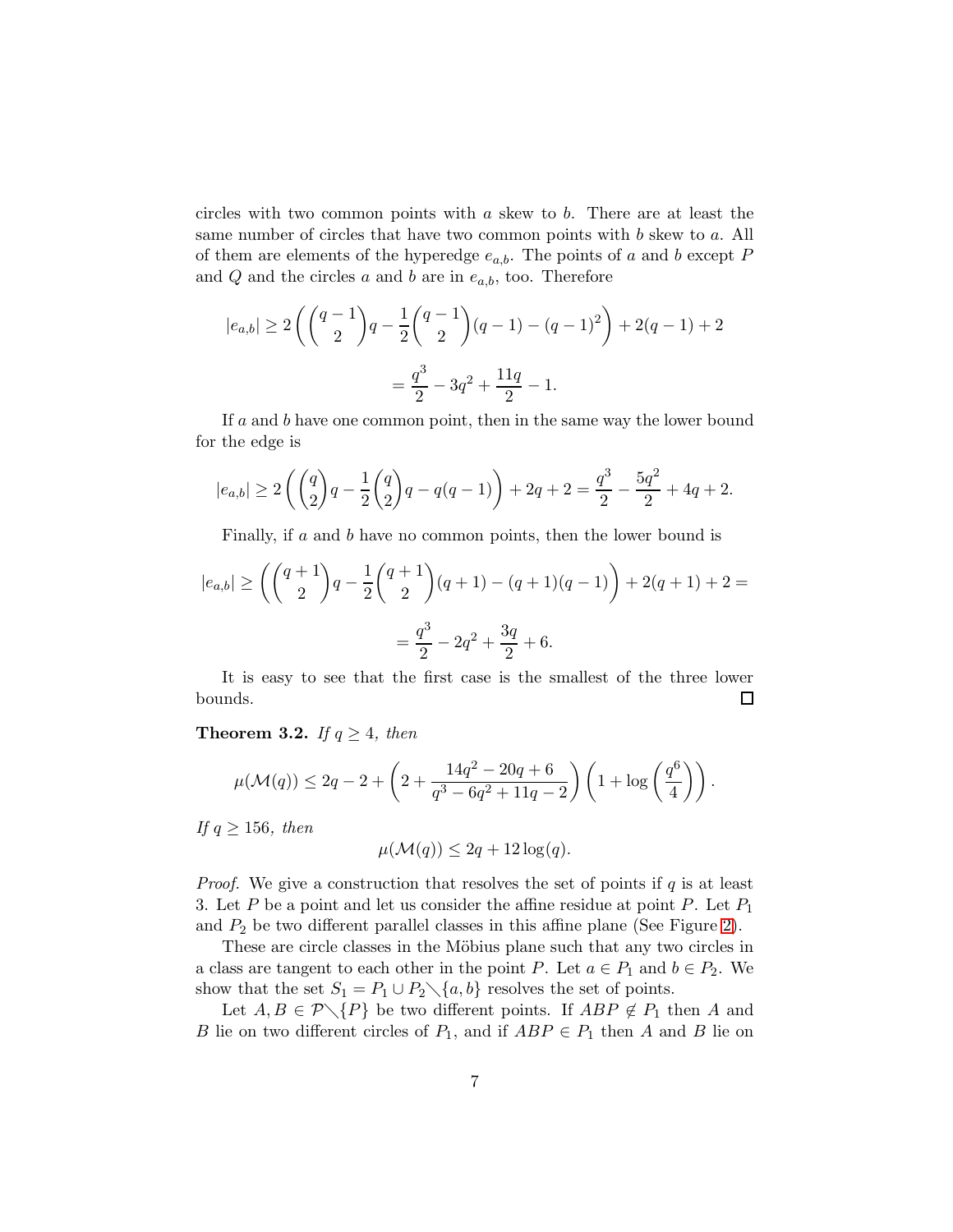

<span id="page-7-0"></span>Figure 2:

two different circles of  $P_2$ . Since A is on at most two lines of  $S_1$  and the point P lies on every circle of  $S_1$  and  $|S_1| = 2q - 2 > 2$  thus there is a circle incidence with  $P$  but not with  $A$ . Therefore the set of points is resolved by the set  $S_1$ , and this set has  $2q - 2$  elements.

If  $z_1, z_2 \in \mathcal{Z} \setminus (P_1 \cup P_2)$  and they are circles of the affine residue at point P, then for any  $s \in S_1$ ,  $d(z_1, s) = d(z_2, s) = 2$ . So the set  $S_1$  does not resolve the set  $\mathcal{Z}$ . Using Theorem [1.2](#page-1-0) we prove that there is a set  $S_2$  with at most roughly  $12 \log(q)$  vertices that resolves the set of circles.

Let a and b be two different circles. Setting all the variables  $\frac{2}{q^3 - 6q^2 + 11q - 2}$ , by Lemma [3.1](#page-5-1) all the constraints hold:

$$
\sum_{v \in e_{a,b}} x_v \ge \left(\frac{q^3}{2} - 3q^2 + \frac{11q}{2} - 1\right) \frac{2}{q^3 - 6q^2 + 11q - 2} = 1.
$$

The object value is

$$
\tau^* \leq \frac{2}{q^3-6q^2+11q-2}(q^3+q+q^2+1) = 2 + \frac{14q^2-20q+6}{q^3-6q^2+11q-2}.
$$

By Lemma [2.3,](#page-3-0) for every circle x there are  $\frac{q^3-3q^2+2q}{2}$  $\frac{q^2+2q}{2}$  circles skew to x and there are  $\frac{q^3+3q^2-2}{2}$  $\frac{2q^2-2}{2}$  circles which have one or two common points with x. Also, x is an element of the edge  $e_{a,x}$  for every  $a \in \mathcal{Z} \setminus \{x\}$ . Therefore, in the hypergraph  $H$ , the degree of a circle is

$$
\frac{q^3 - 3q^2 + 2q}{2} \cdot \frac{q^3 + 3q^2 - 2}{2} + q^3 + q - 1 =
$$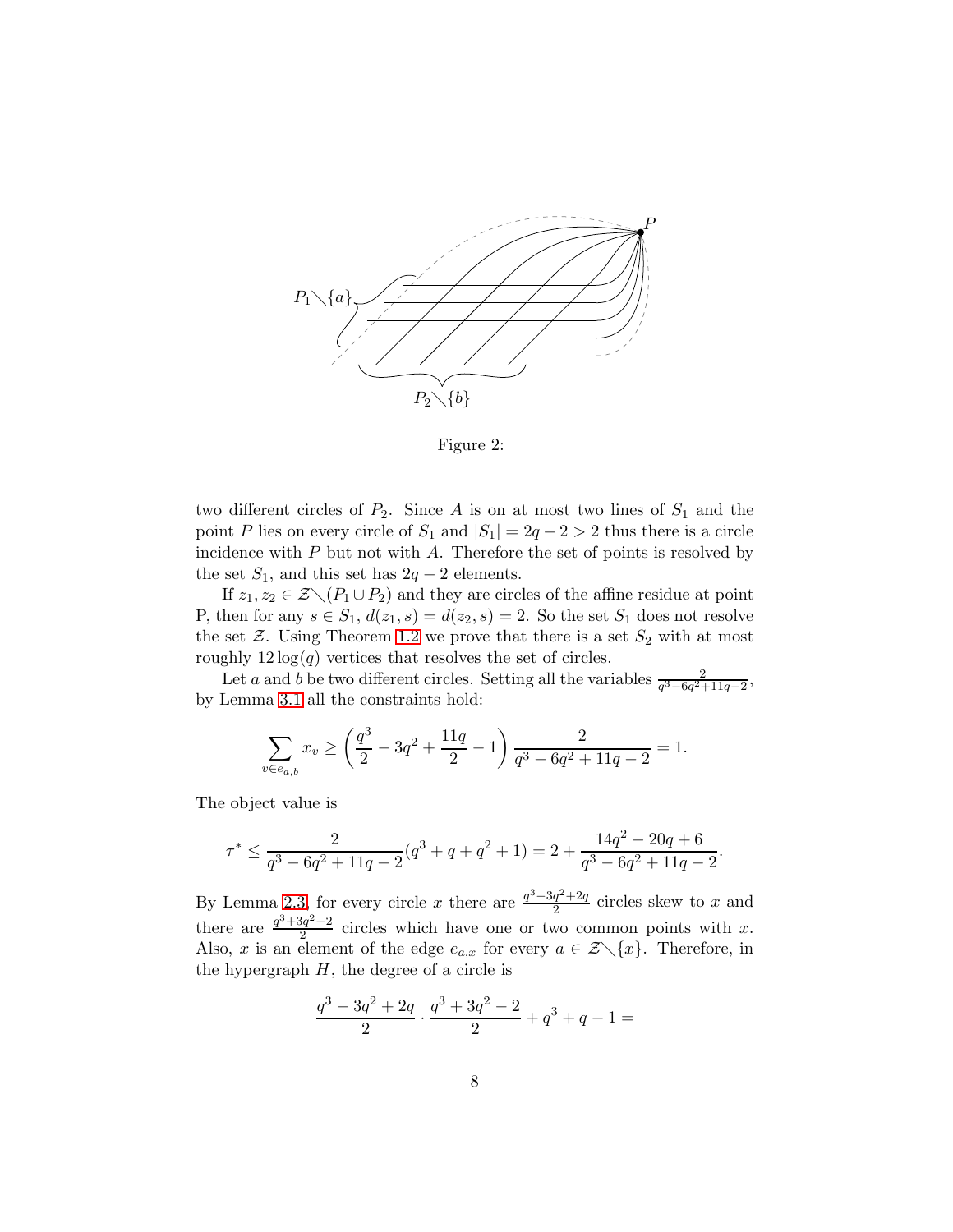$$
\frac{q^6}{4}-\frac{7q^4}{4}+2q^3+\frac{3q^2}{2}-1<\frac{q^6}{4}.
$$

It is easy to see that the degree of a point is  $(q^2 + q)(q^3 - q^2)$ . If  $q \ge 4$  then the degree of a circle is greater then the degree of a point. By Theorem [1.2,](#page-1-0) there is a set  $S_2$  with cardinality less than

$$
\left(2 + \frac{14q^2 - 20q + 6}{q^3 - 6q^2 + 11q - 2}\right)\left(1 + \log\left(\frac{q^6}{4}\right)\right)
$$

that resolves the set of circles, so the set  $S = S_1 \cup S_2$  is a resolving set.  $\Box$ 

The given upper bound of the metric dimension is approximately  $2q$ . This approximation holds for the lower bound too:

#### <span id="page-8-1"></span>Theorem 3.3.

$$
\mu(\mathcal{M}(q)) \ge \left\lceil 2q - 4 + \frac{8}{q+2} \right\rceil \ge 2q - 3.
$$

Moreover, if  $q \ge 156$ , then every optimal resolving set for  $\mathcal{M}(q)$  contains at least 2q − 4 circles.

*Proof.* Let S be an optimal resolving set. Let  $\mathcal{Z}_S$  denote the set of circles, and  $P<sub>S</sub>$  the set of points of S. Let t denote the number of outer points that are covered by one circle:

$$
t = |\{P \in \mathcal{P} \setminus S \ : \ |[P] \cap S| = 1\}|.
$$

Then  $t \leq |\mathcal{Z}_S|$ , because if there were two outer points P and Q which are covered by the same circle, and only by that circle, then the constraint of  $\{P,Q\}$  would not be resolved. Also, there could be only one outer point not covered by  $\mathcal{Z}_S$ . Let us double count the set

$$
\{(P,a)\in\mathcal{P}\times\mathcal{Z} \ : \ a\in\mathcal{Z}_S \ , \ |[P]\cap\mathcal{Z}_S|\geq 2 \ , \ P\in a\}
$$

to obtain

$$
|\mathcal{Z}_S|(q+1) - t \ge 2(q^2 + 1 - t - 1 - |\mathcal{P}_S|).
$$

By rearranging the inequality we get

$$
|\mathcal{Z}_S|q \ge 2(q^2 - t - |\mathcal{P}_S|) + t - |\mathcal{Z}_S| = 2q^2 - t - |\mathcal{Z}_S| - 2|\mathcal{P}_S| \ge 2q^2 - 2|S|,
$$

thus

<span id="page-8-0"></span>
$$
|\mathcal{Z}_S| \ge 2q - 2\frac{|S|}{q}.\tag{1}
$$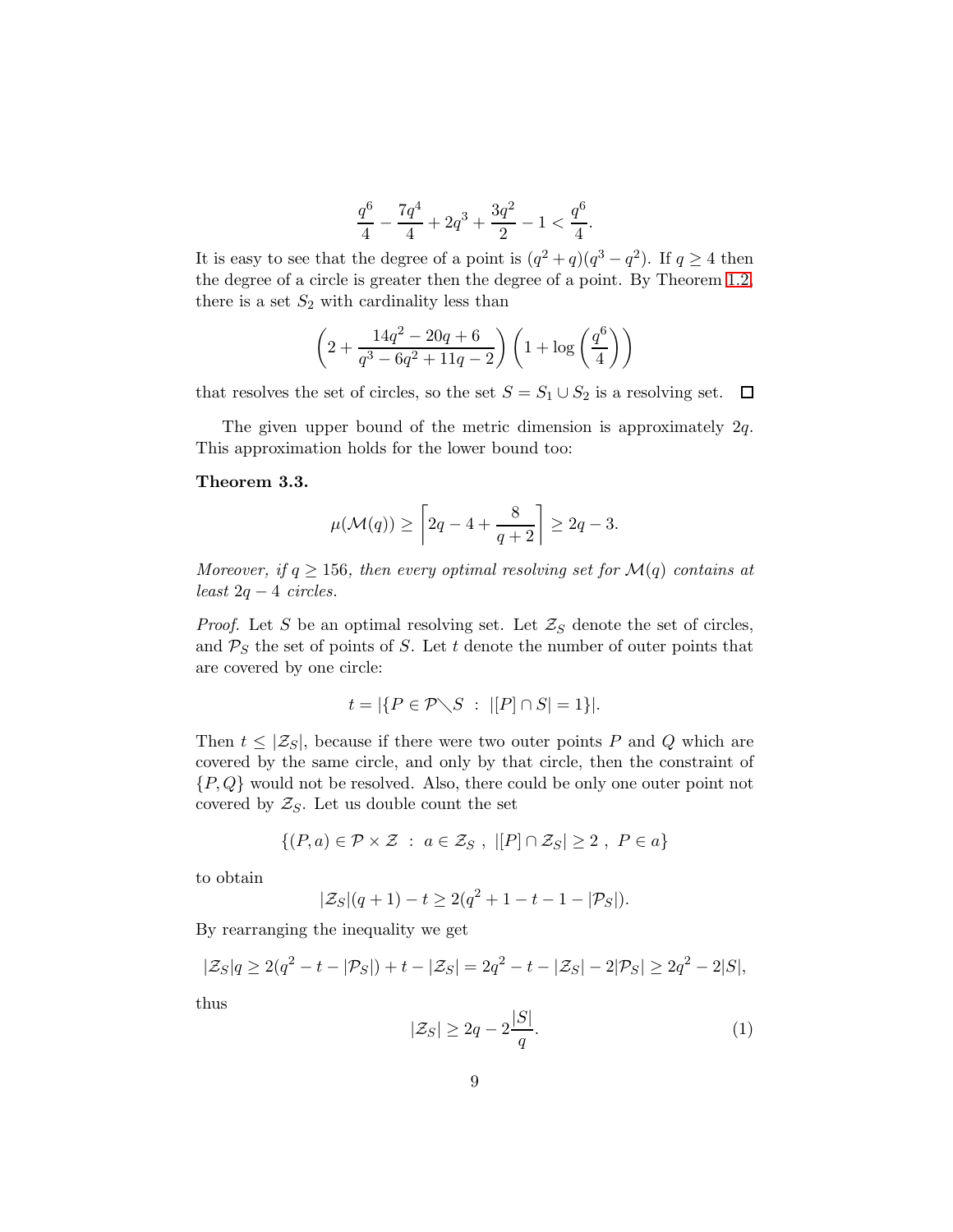As  $|S| \geq |\mathcal{Z}_S|$ , [\(1\)](#page-8-0) yields

$$
|S| \ge \frac{2q^2}{q+2} = 2q - 4 + \frac{8}{q+2},
$$

which proves the assertion on |S|. If  $q \ge 156$ , we can combine [\(1\)](#page-8-0) with the upper bound in Theorem [3.2](#page-6-0) to obtain

$$
|\mathcal{Z}_S| \ge 2q - 2\frac{2q + 12\log(q)}{q} = 2q - 4 - \frac{24\log(q)}{q}.
$$

If  $q \ge 114$ , then  $24 \log(q) < q$ , so for  $q \ge 156$  we have

$$
|\mathcal{Z}_S| \ge 2q - 4.
$$

 $\Box$ 

# 4 Split-resolving sets of Möbius planes

In this section we give a lower and an upper bound for the cardinality of an optimal split-resolving set of a Möbius plane.

Let  $P<sub>S</sub>$  and  $\mathcal{Z}<sub>S</sub>$  denote the set of points and the set of circles of a splitresolving set S.

**Proposition 4.1.** Let S be an optimal split-resolving set. If  $q > 5$ , then

$$
2q - 3 \le |\mathcal{Z}_S| \le 2q - 2.
$$

If  $3 \le q \le 5$  then

 $|\mathcal{Z}_S| = 2q - 2.$ 

Proof. We can use the same construction as in the proof of Theorem [3.2,](#page-6-0) where we gave a circle set which resolves  $P$  with  $2q - 2$  circles.

To obtain a lower bound, we can do almost the same as in the proof of Theorem [3.3.](#page-8-1) Let  $t$  denote the number of points that are covered by one circle. Then  $|\mathcal{Z}_S| \geq t$ , and there could be only one point not covered by  $\mathcal{Z}_S$ . Let us double count the set

$$
\{(P,a) \in \mathcal{P} \times \mathcal{Z} : a \in \mathcal{Z}_S, |[P] \cap \mathcal{Z}_S| \ge 2, P \in a\}.
$$
  

$$
|\mathcal{Z}_S|(q+1) - t \ge 2(q^2 + 1 - t - 1),
$$

by using the upper bound for t

$$
|\mathcal{Z}_S|(q+1) \ge 2q^2 - t \ge 2q^2 - |\mathcal{Z}_S|,
$$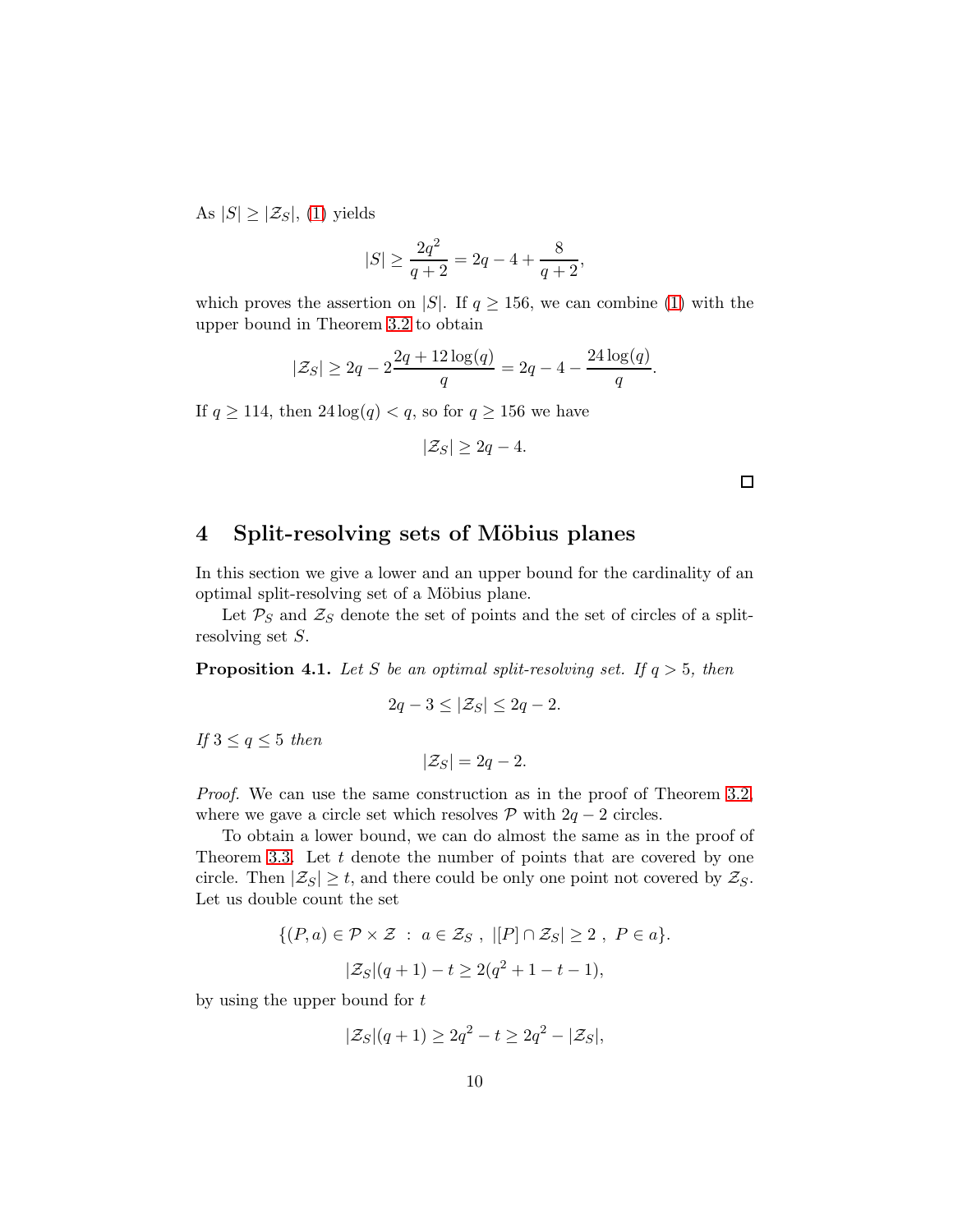thus

$$
|\mathcal{Z}_S|(q+2) \ge 2q^2,
$$

and the obtained lower bound is

$$
|\mathcal{Z}_S| \ge 2q - 4 + \frac{8}{q+2}.
$$

If  $q < 6$  then  $\frac{8}{q+2} > 1$ , therefore,

if  $q \in \{3, 4, 5\}$ , then  $|\mathcal{Z}_S| \geq 2q - 2$ , if  $q > 5$ , then  $|\mathcal{Z}_S| > 2q - 3$ .

<span id="page-10-0"></span>**Proposition 4.2.** If S is an optimal split-resolving set, then

$$
3q - 7 \le |\mathcal{P}_S| \le \frac{q+2}{2} \left(1 + \log\left(q^5\right)\right).
$$

*Proof.* Since the bounds are trivial for  $q = 2$ , we can assume that  $q \geq 3$ . First we prove the upper bound. Let us construct a hypergraph  $H = (\mathcal{P}, E')$ such that for every two different circle a and b we construct a hyperedge  $e_{a,b}$ which contains all points P for which  $d(P, a) \neq d(P, b)$ . That means a point  $P \in \mathcal{P}$  is in  $e_{a,b}$  if and only if P is incident with a or b, but not with both.

Let *a* and *b* be two different circles. Setting all the variables to  $\frac{1}{2q-2}$ , all the constraints hold because there are at least  $2q - 2$  vertices in any hyperedge of H. In this case the object value is

$$
\tau^* = \frac{1}{2q-2}(q^2+1) = \frac{q}{2} + \frac{1}{2} + \frac{1}{q-1} \le \frac{q}{2} + 1.
$$

In the hypergraph H the degree of a point is  $(q^2+q)(q^3-q^2) = q^5-q^3$  $q^5$ . By Theorem [1.2,](#page-1-0)

$$
\frac{q+2}{2}\left(1+\log\left(q^{5}\right)\right)
$$

vertices resolve all the constraints.

To have a lower bound, let

$$
t_k = |\{z \in \mathcal{Z} \ : \ |z \cap S| = k\}| \qquad k \in \{0, 1, 2\}
$$

There can be only one unblocked circle, and for every  $P \in \mathcal{P}_S$  there are at most one circle that is blocked by only  $P$ . Thus

$$
t_0 \le 1, \qquad t_1 \le |\mathcal{P}_S|.
$$

 $\Box$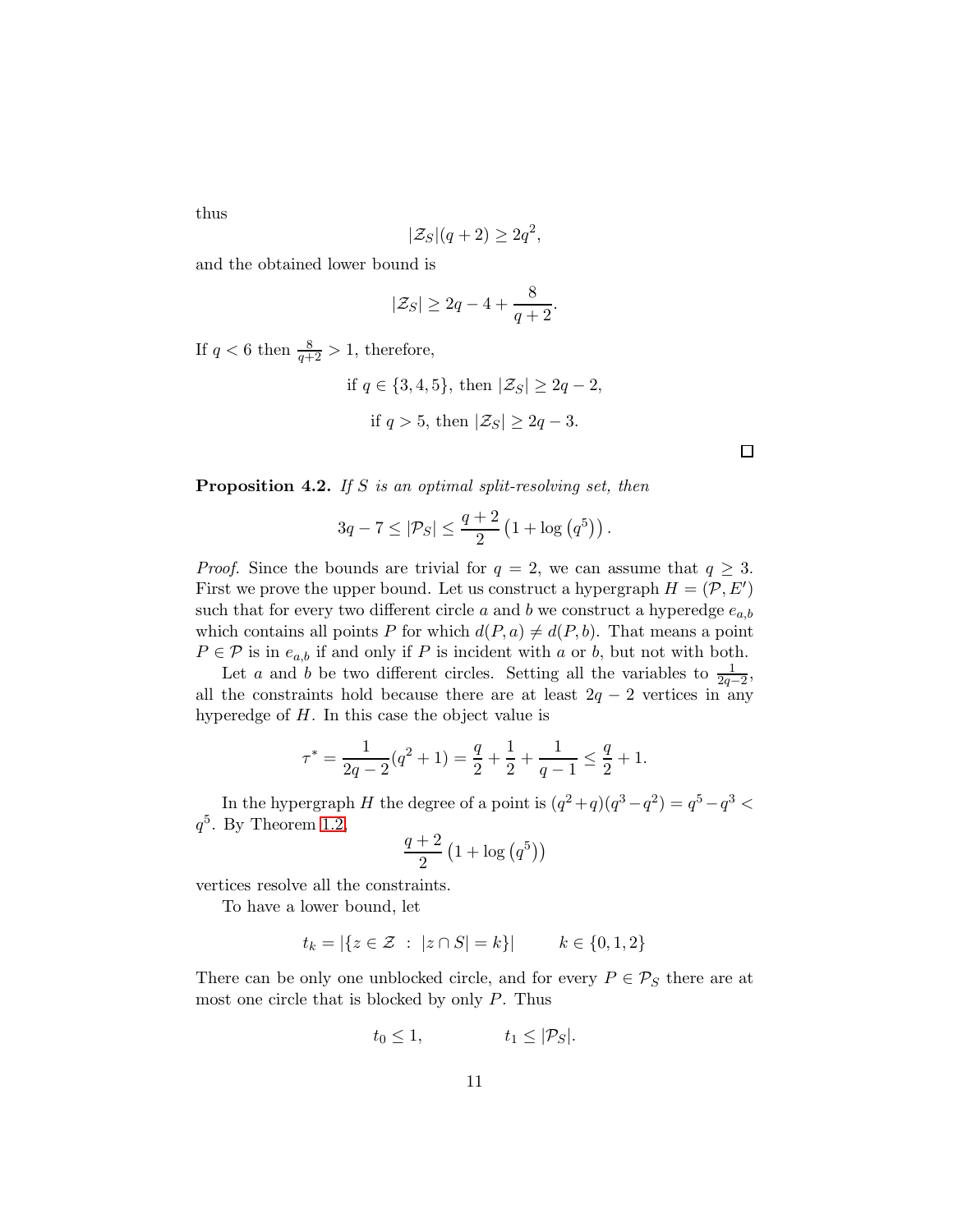For any two points  $P_1, P_2 \in \mathcal{P}_S$  there are at most one double bocked circle  $z$  that is blocked by  $P_1$  and  $P_2$ . Thus

$$
t_2 \leq {\binom{|\mathcal{P}_S|}{2}}.
$$

Let us double count the set

$$
\{(P, z) \in \mathcal{P} \times \mathcal{Z} : P \in \mathcal{P}_S, |z \cap \mathcal{P}_S| \geq 3, P \in z\}
$$

to get

$$
|\mathcal{P}_S|(q^2+q)-t_1-2t_2\geq 3(q^3+q-t_0-t_1-t_2).
$$

By using the upper bound for  $t_0$ ,  $t_1$  and  $t_2$ 

$$
|\mathcal{P}_S|(q^2+q) \ge 3(q^3+q-1) - 2|\mathcal{P}_S| - {|\mathcal{P}_S| \choose 2}.
$$

This yields the quadratic inequality

$$
|\mathcal{P}_S|^2 + |\mathcal{P}_S|(2q^2 + 2q + 3) + 6(1 - q^3 - q) \ge 0.
$$

If we substitute  $3q - 8$  into  $|\mathcal{P}_S|$ , we get the inequality

$$
q^2 + 61q - 46 \le 0.
$$

Since both roots are less than 2, this inequality does not hold. Thus

$$
|\mathcal{P}_S| \geq 3q - 7.
$$

 $\Box$ 

The corollary of the above propositions is the following.

**Theorem 4.3.** If S is an optimal split-resolving set of  $\mathcal{M}(q)$ , then

$$
5q - 10 \le |S| \le \frac{q+2}{2} \left(1 + \log\left(q^5\right)\right) + 2q - 2.
$$

Note that the bound  $t_0 \leq 1$ , in the proof of Proposition [4.2](#page-10-0) implies that the set  $P<sub>S</sub>$  blocks all circles with one possible exception. This means that there is a point  $P \in \mathcal{P}$  such that  $B = \mathcal{P}_S \cup \{P\}$  is a blocking set of the Möbius plane. In  $[7]$  Bruen and Rothschild proved that if  $B$  is a blocking set of the Möbius plane of order  $q \ge 9$ , then  $|B| \ge 2q$ , thus

if 
$$
q \ge 9
$$
, then  $|\mathcal{P}_S| \ge 2q - 1$ .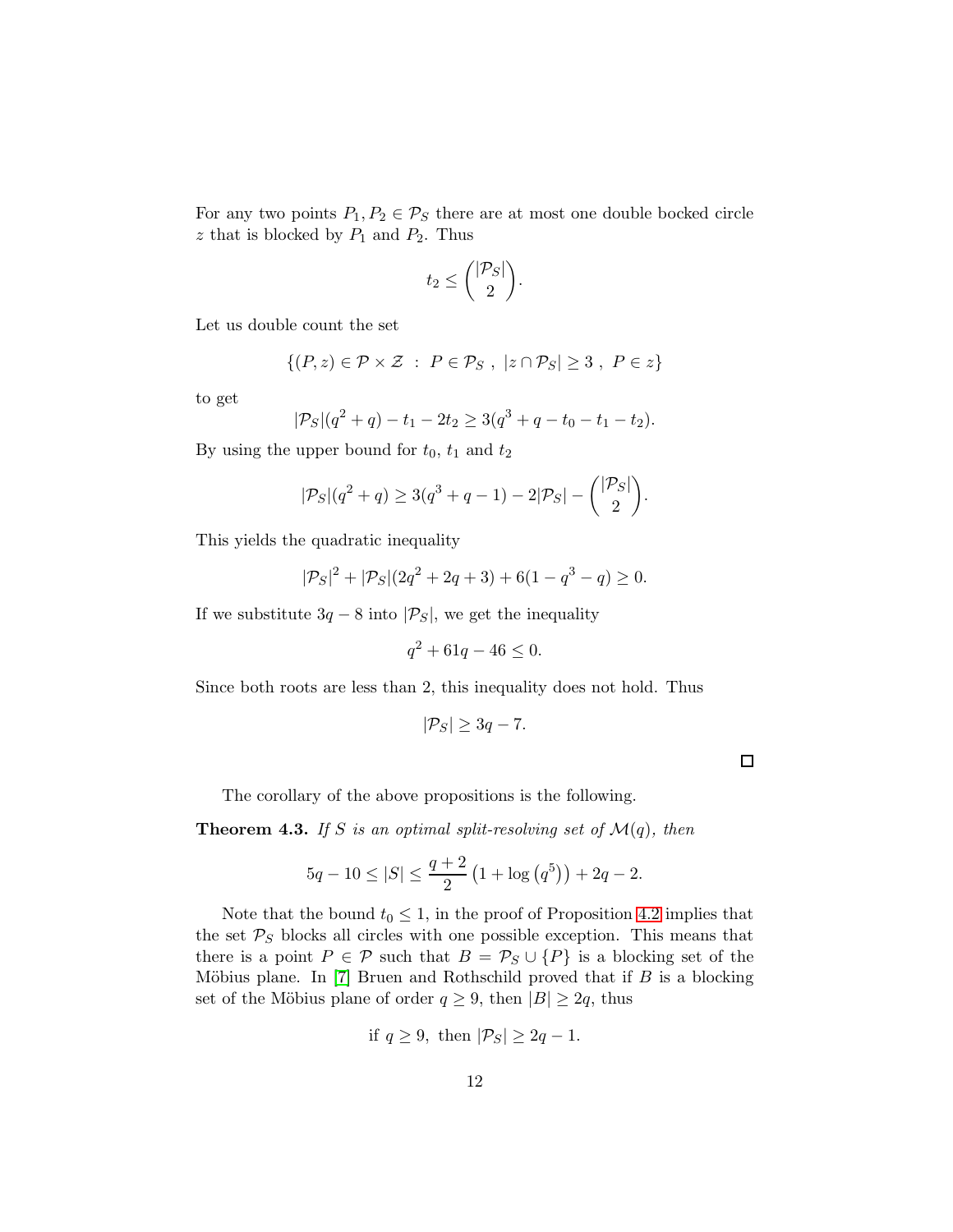Up to our knowledge, the best upper bound for the size of a blockig set in a Mobius plane of order q is given by Greferath and Rössing in [\[11\]](#page-15-4). They proved that there exists a blocking set that has approximately  $3q \log(q)$ points. We prove that there exists a blocking set of size approximately  $2q \log(q)$ .

<span id="page-12-0"></span>**Theorem 4.4.** If B is an optimal blocking set of  $\mathcal{M}(q)$ , then

$$
|B| < \frac{q^2+1}{q+1} \left(1 + \log(q(q+1))\right).
$$

*Proof.* Let  $\mathcal{M}(q) = (\mathcal{P}, \mathcal{Z})$  be a Möbius plane. We consider the points as variables and circles as constraints of an LP, that is, the constraints are the inequalities

$$
\sum_{P \in z} x_P \ge 1
$$

for every circle z. First we give a fractional solution. Since every circles has  $q + 1$  points, if we set all variables to  $\frac{1}{q+1}$ , then all constraints hold with equality. There are  $q^2 + 1$  variables, so the objective value is

$$
\tau^* = \frac{q^2 + 1}{q+1}.
$$

All point is incident with the same number of circles, thus the degree d of the hypergraph is the number of circles incident with a point:

$$
d = q(q+1).
$$

Using Theorem [1.2,](#page-1-0) we get the upper bound

$$
|B| < \tau^*(1 + \log(d)) = \frac{q^2 + 1}{q + 1} \left( 1 + \log(q(q + 1)) \right).
$$

# 5 Results for small orders

In this section we deal with optimal resolving sets and split-resolving sets for Möbius planes of small order. Let us consider first  $\mathcal{M}(2)$  in detail. We use the construction that we gave in Section [2.](#page-2-0)

<span id="page-12-1"></span>**Lemma 5.1.** For any three different points  $A, B$  and  $C$  there is no circle which resolves all the constraints  $\{A, B\}$ ,  $\{A, C\}$  and  $\{B, C\}$ .

 $\Box$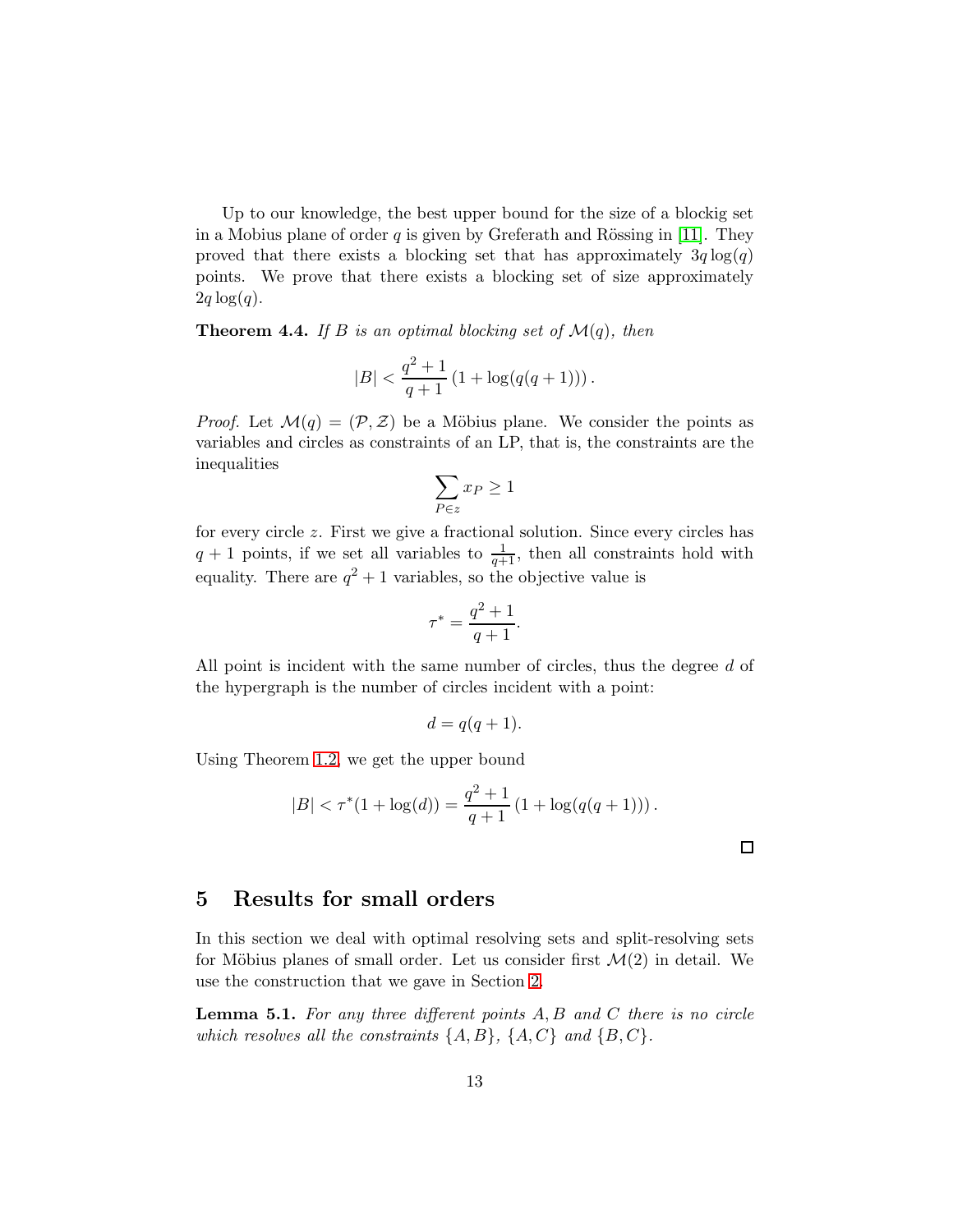Proof. Let us check if a circle z can resolve all the considered constraints. Without loss of generality we may assume that  $A \in \mathcal{Z}$  and  $B \notin \mathcal{Z}$ , so  $\mathcal{Z}$ resolves  $\{A, B\}$ . If  $C \in z$  then  $\{A, C\}$  is not resolved and if  $C \notin z$  then  ${B, C}$  is not resolved by z. 囗

We use again the notations  $P_S$  and  $\mathcal{Z}_S$  to denote the set of points and the set of circles of a resolving or split-resolving set S.

#### Theorem 5.2.  $\mu(\mathcal{M}(2)) = 4$ .

*Proof.* We prove that any four element subset of  $P$  is a resolving set. For any two different points P and Q one can assume  $P \in S$ , so  $d(P, P) = 0 \neq$  $2 = d(P,Q)$ . For any two different circles a and b there are points  $A \in a \setminus b$ and  $B \in b \setminus a$ . We can assume that  $A \in S$ . Then  $d(a, A) = 1 \neq 3 = d(b, A)$ .

To get a lower bound for a resolving set S we double count the set

$$
\{(P, z) \in \mathcal{P} \times \mathcal{Z} : P \in S \land P \in z\}.
$$

Every point is an element of six circles, so the set has  $6|\mathcal{P}_S|$  elements. Note that in  $\mathcal{M}(2)$ , any two circles intersect, so two distinct circles cannot be resolved by a third circle. Hence there can be at most one unblocked outer circle. So we have the inequality

$$
6|\mathcal{P}_S| \ge 9 - |\mathcal{Z}_S|.
$$

If  $|\mathcal{P}_S| = 0$  then  $|\mathcal{Z}_S| \geq 9$  and if  $|\mathcal{P}_S| = 1$  then  $|\mathcal{Z}_S| \geq 3$ . If  $|\mathcal{P}_S| = 2$  then by Lemma [5.1,](#page-12-1)  $|\mathcal{Z}_S| \geq 2$ . Finally, if  $|\mathcal{P}_S| = 3$ , then the constraint of the two outer points is not resolved by  $\mathcal{P}_S$ , so  $|\mathcal{Z}_S| \geq 1$ . □

**Theorem 5.3.** If S is an optimal split-resolving set of  $\mathcal{M}(2)$ , then

$$
|\mathcal{P}_S| = 4 \qquad and \qquad |\mathcal{Z}_S| = 3.
$$

Proof. We already proved that any four-element point set resolves the set of circles. Suppose that there are at most three points in the set  $P_S$ . Without loss of generality we may assume that 1 and 2 are outer points. Then the circles  $\{1, 3, 4\}$  and  $\{2, 3, 4\}$  are at the same distance from any points of  $P_S$ .

Now let us consider the set  $\mathcal{Z}_S$ . We may assume that  $\{1,2,3\} \in \mathcal{Z}_S$ . This circle does not resolve the constraints  $\{1, 2\}, \{1, 3\}$  and  $\{2, 3\}$ . So by Lemma [5.1,](#page-12-1) we need at least two more circles.

We prove that the set  $\{\{1, 2, 3\}, \{1, 2, 4\}, \{1, 3, 4\}\}\)$  resolves the set of points. The circle  $\{1,2,3\}$  resolves every constraint  $\{A, B\}$ , where  $A \in$  ${1, 2, 3}$  and  $B \in \{4, 5\}$ . So  $\{4, 5\}$ ,  $\{2, 3\}$ ,  $\{1, 3\}$  and  $\{1, 2\}$  are the constraints not resolved by  $\{1, 2, 3\}$ . The first three is resolved by  $\{1, 2, 4\}$  and the last one by  $\{1, 3, 4\}.$  $\Box$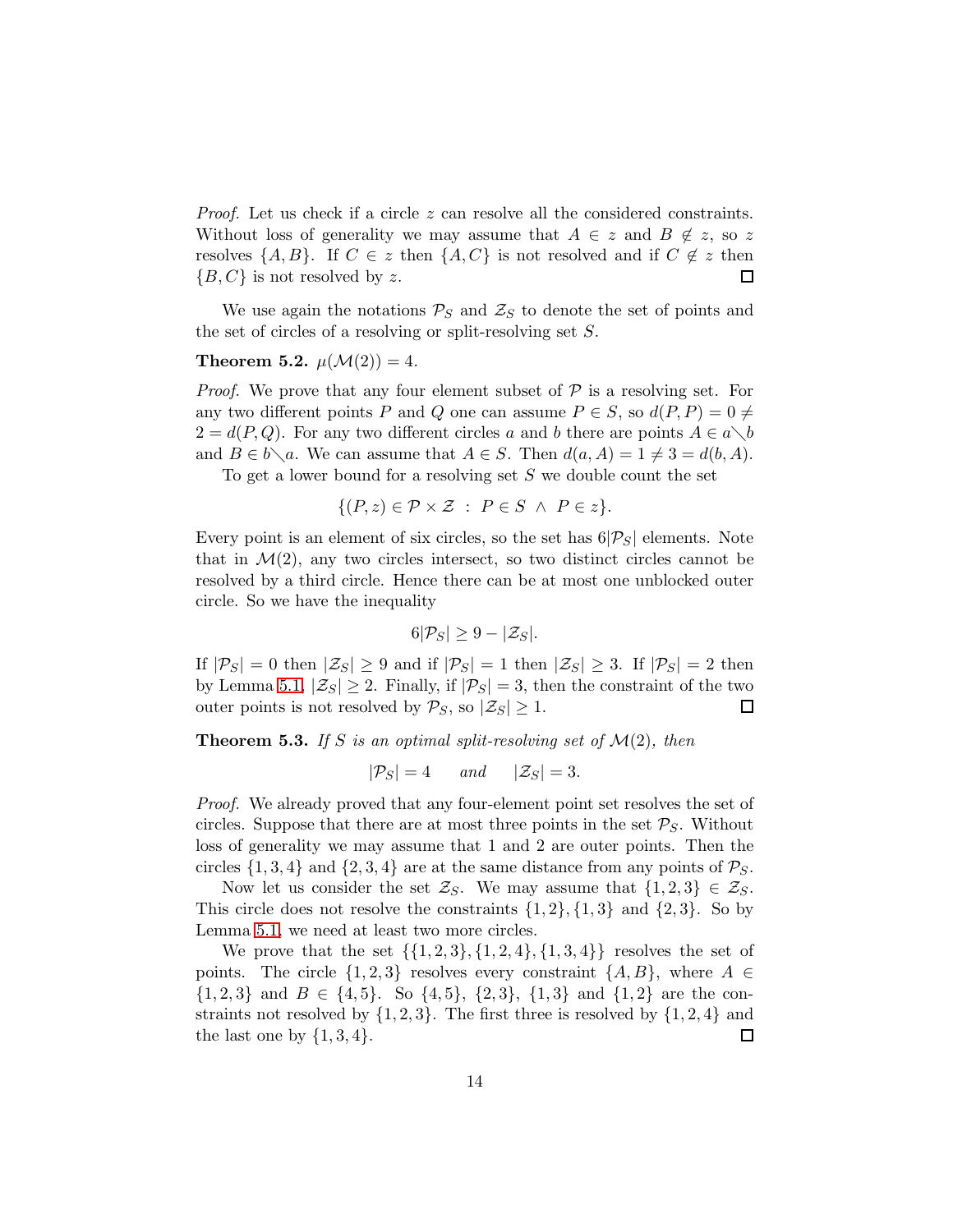| Order of  | Resolving       | Split-        |
|-----------|-----------------|---------------|
| the plane | set             | resolving set |
|           |                 |               |
|           |                 | 15            |
|           | MAX:13<br>MIN:9 |               |

We investigated Miquelian planes and obtained results for small orders. We used Gurobi [\[12\]](#page-15-9) to solve the problems. The optimals of resolving sets and split resolving sets are summarized in the following table:

## <span id="page-14-3"></span>References

- <span id="page-14-1"></span>[1] Robert F. Bailey. On the metric dimension of incidence graphs. Discrete Mathematics, 341:1613–1619, 2018.
- [2] Robert F. Bailey, Peter J. Cameron. Base size, metric dimension and other invariants of groups and graphs. Bulletin of the London Mathematical Society, 43(2):209–242, 2011.
- <span id="page-14-4"></span>[3] Daniele Bartoli, Tamás Héger, György Kiss, Marcella Takáts. On the metric dimension of affine planes, biaffine planes and generalized quadrangles. Australasian Journal of Combinatorics, 72: 226–248, 2018.
- <span id="page-14-5"></span>[4] Daniele Bartoli, György Kiss, Stefano Marcugini, Fernanda Pambianco Resolving sets for higher dimensional projective spaces Finite Fields and Their Applications, 67: 2020
- <span id="page-14-6"></span>[5] Daniele Bartoli, György Kiss, Fernanda Pambianco On resolving sets in the point-line incidence graph of  $PG(n,q)$  Ars Mathematica Contemporanea, 19(2):231–247. doi:https://doi.org/10.26493/1855-3974.2125.7b0
- <span id="page-14-7"></span><span id="page-14-0"></span>[6] Leonard M. Blumenthal. Theory and Applications of Distance Geometry. Clarendon Press, Oxford, 2019.
- [7] Aiden A. Bruen, Bruce L. Rothschild. Lower bounds on blocking sets. Pacific Journal of Mathematics, 118(2):303–311, 1985.
- <span id="page-14-2"></span>[8] Gary Chartrand, Linda Eroh, Mark A. Johnson, Ortrud R. Oellermann. Resolvability in graphs and the metric dimension of a graph. Discrete Applied Mathematics, 105:99—113, 2000.
- <span id="page-14-8"></span>[9] Peter Dembowski. Finite Geometries. Springer-Verlag, 1968.